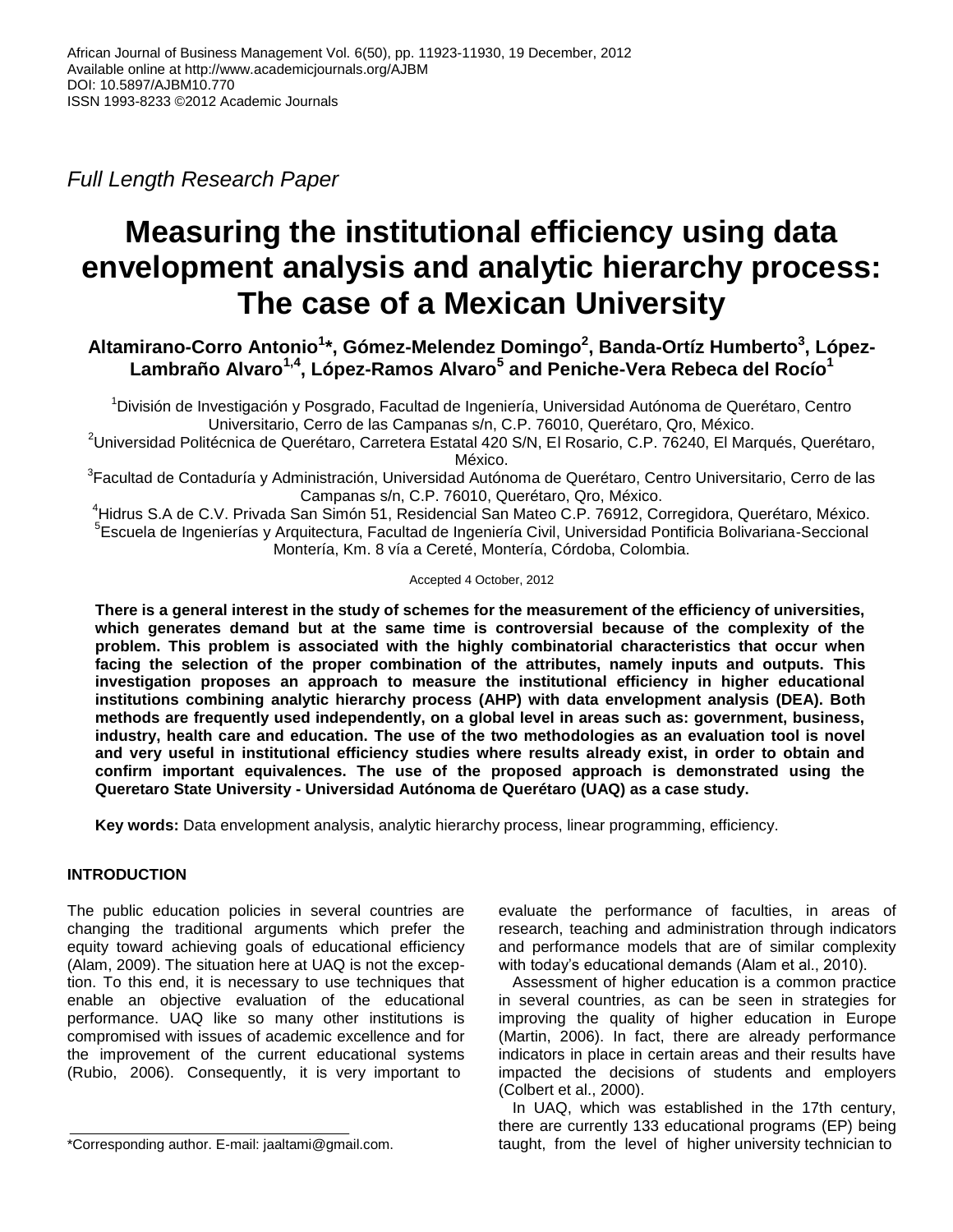doctorate degrees in 13 faculties or Dependencias de Educación Superior (DES).

Carrying out an evaluation of performance of any organization requires an understanding of the goals and objectives of the same (Johnes, 1992). In the case of the UAQ each of the 13 DES has its own peculiarities; therefore, the complexity of making a proper and just evaluation which satisfies all parties and reflects the actual behavior of each.

The objectives of this research were to: (1) investigate if a methodology is possible using AHP and DEA to determine a performance index for institutional evaluation and (2) to propose a tool for planning processes. This information is crucial in order to improve the decision making in higher education.

## **LITERATURE REVIEW**

The AHP elaborated by Saaty (1977, 1980, 1982) were designed to solve complex problems concerned with multicriteria. Many researchers have applied AHP and DEA to solve multi-criteria decision making (MCDM) problems in a number of different scenarios such as: finding the optimum site for a railway station in the city of Mashad, northeast Iran (Mohajeri and Amin, 2010); developing a supplier selection system integrating fuzzy AHP and fuzzy DEA (Kuo et al., 2010); constructing a weight index for organizational innovation in Taiwanese high-tech enterprises (Liu et al., 2010); and developing an integrated model of operation effectiveness in small and medium sized manufacturing enterprises (Norita and Robin, 2009). When evaluating higher education institutions, authorities face an overwhelming amount of criteria without the proper tools to make their decisions (Hashim et al., 2010). This study combines AHP and DEA to establish a framework to measure institutional efficiency.

In Vaidya and Kumar's (2006) review, 150 articles of AHP applications were categorized by common criteria and different application areas. A small number of papers related to education were detected and even less concerning DEA.

The AHP requires that the decision makers supply assessments regarding the relative importance of every opinion which specify a preference for each alternative in the decision making process. The AHP's output is a classification sorted by priorities of the alternatives of decisions made, based on global preferences expressed by the decision makers (Tzeng and Huang, 2011). On the other hand, there have been several papers about efficiency in higher education using DEA. The most important ones are those of Rhodes and Southwick (1986) who studied the efficiency of the public and private universities of the USA, McMillan and Datta (1998) who used DEA to assess the relative efficiency of 45 Canadian Universities, and Ng and Li (2000) who examined the effectiveness of the reform implemented in

the mid 80's in China. Abbot and Doucouliagos (2003) used DEA to evaluate research and teaching performance in public universities of Australia while Bougnol and Dulá (2006) applied DEA to assess performance in higher education. Figueiredo de Franca et al. (2009) presented a DEA methodology to assess the impact of the asymmetry of information on efficiency with an application to the higher education systems in Brazil.

However, Sav, 2012 compared private for-profit colleges to publicly owned colleges in terms of their operating efficiency and productivity using DEA.

Concerning higher education in Mexico few studies have been conducted using DEA. Two of such researches were held by Siegler (2004) who used DEA to evaluate the relative efficiency of the public institutions on economics research in Mexico City, and Güemes-Castorena (2008) who developed a model for higher education funding based on the efficiency achieved by each Mexican university. The model describes the performance efficiencies of the universities and proposes future funding based on those measurements.

## **METHODOLOGY**

 $\overline{a}$ 

## **Analytic hierarchy process model for DES of the UAQ**

For the development of this research the indicators extracted from Programa Integral de FortalecimientoInstitucional (PIFI 2008-2009)<sup>1</sup> - Integrated Program of Institutional Strengthening were used. The aforementioned results were used to evaluate the performance of the 13 DES of the UAQ on the basis of multiple criteria.

The results obtained from the integral evaluation of the PIFI 2008-2009 as shown in Figure 1 were selected using the following indicators: Capacity (1.1, 1.2, 1.3, 1.4, 1.5) as related to the full time professors and the "academics bodies" which are composed of full time professors working in the same research field; competitiveness (1.7, 1.8, 1.9) as related to educational programs; institutional selfevaluation (3.1, 3.2, 3.3, 3.4, 3.5, 3.6); updating of the planning in institutional scope (4.1, 4.2, 4.3, 4.4, 4.5, 4.6, 4.7, 4.8, 5.1, 5.2, 5.3) and enrollment. In all, there are 26 Criteria and 13 alternatives (DES), which constitute the inputs for the AHP with the global goal of obtaining the best DES for UAQ.

Each of the criteria was compared in pairs so as to determine its relative importance. Then, the DES were compared with each other in pairs in regard to each of the 26 criteria. The methodology used for this model is as follows:

1. Selection of the global goal, that is "selection of the best DES", which by its academic results (capacity and competitiveness, institutional self-evaluation and updating of the planning in the institutional scope) would be in the best position.

2. Selection of criteria, which in this case correspond to the 26 criteria; 25 PIFI indicators (1.1, 1.2, 1.3, 1.4, 1.5, 1.7, 1.8, 1.9, 3.1, 3.2, 3.3, 3.4, 3.5, 3.6, 4.1, 4.2, 4.3, 4.4, 4.5, 4.6, 4.7, 4.8, 5.1, 5.2,

<sup>&</sup>lt;sup>1</sup>The PIFI is a project encouraged by the SEP (Secretaría de Educación Pública – Ministry of Public Education) to integrate planning, evaluation and financing in order to improve the capacity and academic competitiveness, fundamentally understood as the consolidation of academic bodies and the accreditation of educational programs respectively, as well as, to improve the management and mechanisms of accountability.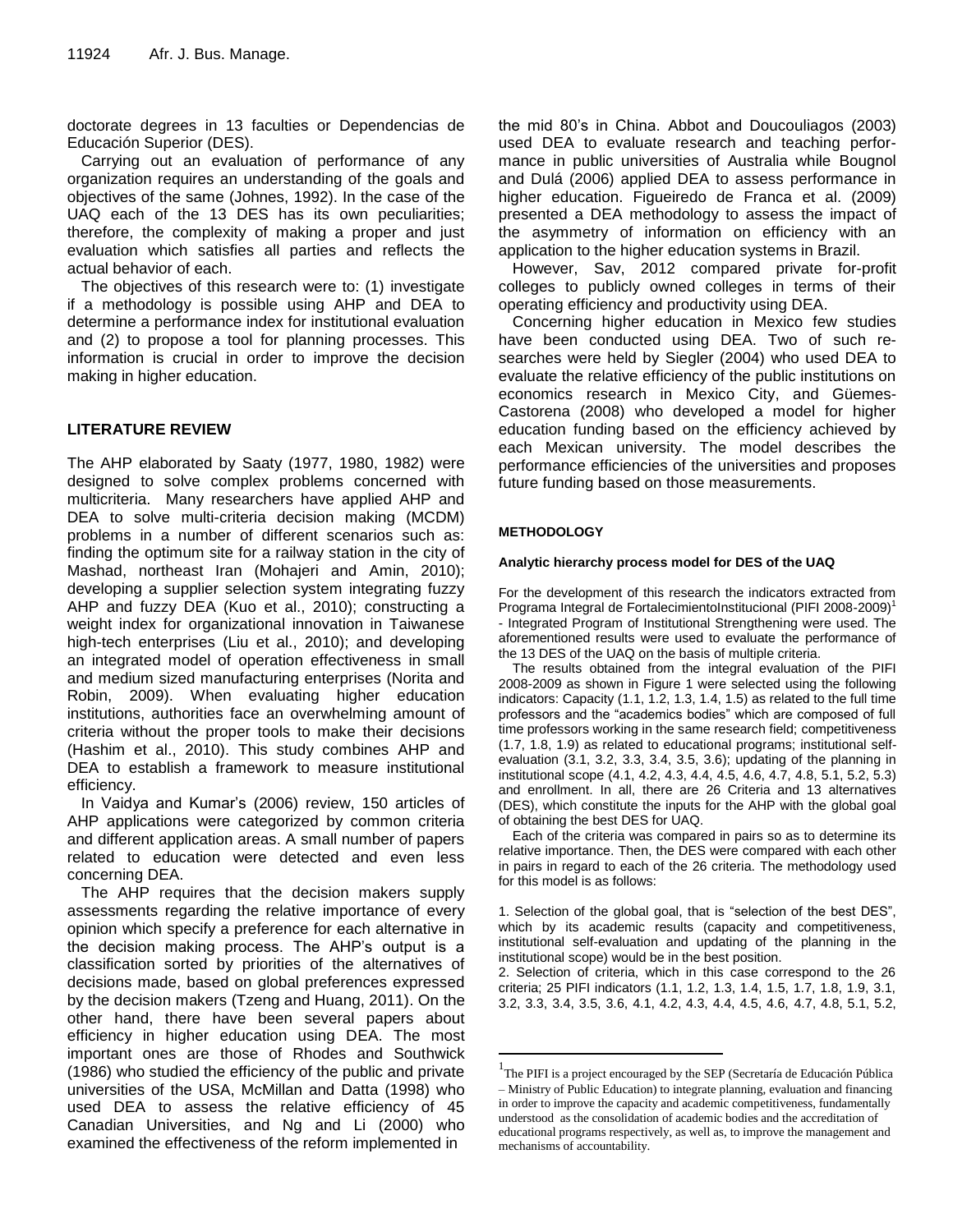| <b>SEP</b><br>Planeación<br>Resultado de la Evaluación del PIFI 2008-2009<br>PIFI A<br>Universidad Autónoma de Querétaro<br>Resultados<br>SECRETARÍA DE<br>Eval)<br>EDUCACIÓN PÚBLICA                                                                                                                                                                                                                            |                                                                                                                                                                                                                            |                |                |                            |                                         |                |                                                                     |                |                                          |                |                                                                                            |                |                                                                       |                                |                |                           |                |                                   |                |                |                         |                |                |                |                |                |                         |   |                |                |                                                     |
|------------------------------------------------------------------------------------------------------------------------------------------------------------------------------------------------------------------------------------------------------------------------------------------------------------------------------------------------------------------------------------------------------------------|----------------------------------------------------------------------------------------------------------------------------------------------------------------------------------------------------------------------------|----------------|----------------|----------------------------|-----------------------------------------|----------------|---------------------------------------------------------------------|----------------|------------------------------------------|----------------|--------------------------------------------------------------------------------------------|----------------|-----------------------------------------------------------------------|--------------------------------|----------------|---------------------------|----------------|-----------------------------------|----------------|----------------|-------------------------|----------------|----------------|----------------|----------------|----------------|-------------------------|---|----------------|----------------|-----------------------------------------------------|
| PIFI<br><b>ProGES</b>                                                                                                                                                                                                                                                                                                                                                                                            | Resultados acadêmicos<br>Capacidad<br>1.2<br>1.3<br>1.5<br>1.1<br>1.4<br>1.6<br>3<br>$\overline{2}$<br>$\overline{2}$<br>$\overline{2}$<br>4<br>4<br>Autoevaluación de la gestión<br>2.2 2.3 2.4 2.5 2.6 2.7<br>2.1<br>1.1 |                | 1.7<br>3       | Competitividad<br>1.8<br>3 | 1.9 1.10<br>$\overline{2}$<br>$2.8$ 2.9 | 3              | Autoevalueción institucional<br>2.1<br>$\overline{4}$<br>3.1<br>3.2 | 3.1<br>3       | $3.2$ 3.3<br>$\overline{2}$<br>3.3   3.4 | $\overline{2}$ | 4.1<br>3<br>Actualización de la planeación en el ámbito de la gestión<br>$3.5$ $3.6$ $3.7$ | 42<br>3        | Actualización de la planeación en el ámbito institucional<br>4.3<br>3 | 4.4<br>3<br>1<br>$3.8$ 4.1 4.2 | 4.5            | 4.6<br>3<br>$4.3$ 4.4 4.5 | 4.7<br>3       | 5.1<br>4.8<br>$\overline{2}$<br>3 | 5.1            |                |                         |                |                |                |                |                |                         |   |                |                |                                                     |
| 3<br>3<br>3<br>$\overline{a}$<br>3<br>3<br>$\overline{2}$<br>3<br>3<br>3<br>$\overline{3}$<br>$\overline{2}$<br>3<br>$\overline{3}$<br>$\overline{2}$<br>$\overline{a}$<br>3<br>3<br>3<br>$\overline{2}$<br>$\overline{4}$<br>$\overline{2}$<br>$\overline{\bf{4}}$<br>4<br>Resultados académicos<br>Competitividad<br>Actualización de la planeación en el ámbito institucional<br>Autoevakiación Institucional |                                                                                                                                                                                                                            |                |                |                            |                                         |                |                                                                     |                |                                          |                |                                                                                            |                |                                                                       |                                |                |                           |                |                                   |                |                |                         |                |                |                |                |                |                         |   |                |                |                                                     |
|                                                                                                                                                                                                                                                                                                                                                                                                                  |                                                                                                                                                                                                                            |                |                |                            | Capacidad                               |                |                                                                     |                |                                          |                |                                                                                            |                |                                                                       |                                |                |                           |                |                                   |                |                |                         |                |                |                |                |                |                         |   |                |                |                                                     |
| <b>ProDES</b>                                                                                                                                                                                                                                                                                                                                                                                                    | <b>DES</b><br>274 CIENCIAS JURÍDICAS                                                                                                                                                                                       | 1.1            | 1.2            | 1.3 <sup>1</sup>           |                                         | $1.4$ 1.5      | 1.6                                                                 | 1.7            | 1.8                                      |                | 1.91.10                                                                                    | 2.1            | 3.1                                                                   | 3.2                            | 3.3            | 3.4                       |                | $3.5$ $3.6$                       | 4.1            | 4.2            | 4.3                     | 4.4            | 4.5            | 4.6            | 4.7            | 4.8            | 5.1                     |   | $5.2$ 5.3 6.1  |                |                                                     |
|                                                                                                                                                                                                                                                                                                                                                                                                                  |                                                                                                                                                                                                                            | 3              | $\overline{2}$ | $\overline{2}$             | 1                                       | 1              | $\overline{2}$                                                      | 3              | 3                                        | 1              | 3                                                                                          | 4              | 3                                                                     | 3                              | 3              | 3                         | 3              | 3                                 | 3              | 3              | $\overline{2}$          | 3              | $\overline{2}$ | $\overline{2}$ | $\overline{2}$ | 3              | 3                       | 3 | 3              | 3              |                                                     |
|                                                                                                                                                                                                                                                                                                                                                                                                                  | 275 CIENCIAS NATURALES                                                                                                                                                                                                     | $\overline{2}$ | $\overline{a}$ | $\overline{2}$             | $\overline{4}$                          | $\overline{2}$ | $\overline{2}$                                                      | 3              | 3                                        | 3              | $\overline{2}$                                                                             | 4              | $\overline{3}$                                                        | $\overline{\mathbf{3}}$        | 3              | 3                         | 3              | 3                                 | 3              | 3              | 3                       | 3              | 3              | 3              | 3              | 3              | 3                       | 3 | 3              | $\overline{3}$ |                                                     |
|                                                                                                                                                                                                                                                                                                                                                                                                                  | 276 CIENCIAS QUÍMICAS                                                                                                                                                                                                      | 4              | $\overline{2}$ | 3                          | $\overline{4}$                          | 3              | $\overline{3}$                                                      | $\overline{4}$ | 4                                        | 3              | $\overline{4}$                                                                             | 4              | 3                                                                     | 3                              | 3              | 1                         | $\overline{2}$ | 3                                 | 3              | $\overline{2}$ | $\overline{2}$          | 3              | 3              | 3              | 3              | 3              | 3                       | 3 | $\overline{2}$ | 3              |                                                     |
|                                                                                                                                                                                                                                                                                                                                                                                                                  | 277 CIENCIAS SOCIALES                                                                                                                                                                                                      | 4              | 3              | $\overline{2}$             | 3                                       | 4              | $\overline{2}$                                                      | 4              | 4                                        | 1              | 3                                                                                          | 3              | $\overline{3}$                                                        | 3                              | $\overline{2}$ | $\overline{2}$            | $\overline{2}$ | 3                                 | $\overline{2}$ | 3              | $\overline{2}$          | 3              | $\overline{2}$ | 3              | $\overline{2}$ | 3              | $\overline{\mathbf{3}}$ | 3 | $\overline{2}$ | 3              |                                                     |
|                                                                                                                                                                                                                                                                                                                                                                                                                  | 279 PSICOLOGIA                                                                                                                                                                                                             | 3              | $\overline{a}$ | $\overline{2}$             | $\overline{2}$                          | 1              | $\overline{2}$                                                      | 4              | $\overline{4}$                           | $\overline{2}$ | $\overline{3}$                                                                             | 3              | 3                                                                     | 3                              | 3              | 3                         | 3              | $\overline{2}$                    | 3              | 3              | 3                       | 3              | $\overline{2}$ | 1              | 3              | 3              | 3                       | 3 | $\overline{2}$ | $\overline{3}$ |                                                     |
|                                                                                                                                                                                                                                                                                                                                                                                                                  | 537 ECONÓMICO ADMINISTRATIVA                                                                                                                                                                                               |                |                |                            |                                         |                |                                                                     |                |                                          |                |                                                                                            |                |                                                                       |                                |                |                           |                |                                   |                |                |                         |                |                |                |                |                |                         |   |                |                |                                                     |
|                                                                                                                                                                                                                                                                                                                                                                                                                  | <b>985 MEDICINA</b>                                                                                                                                                                                                        | 3              | $\overline{3}$ | $\overline{2}$             | 4                                       |                | $\overline{2}$                                                      | 3              | 3                                        | 1              | $\overline{2}$                                                                             | 4              | 3                                                                     | $\overline{2}$                 | 3              | 3                         | 3              | 3                                 | 3              | $\overline{3}$ | 3                       | 3              | $\overline{2}$ | $\overline{2}$ | $\overline{2}$ | 3              | 3                       | 3 | 3              | 3              |                                                     |
|                                                                                                                                                                                                                                                                                                                                                                                                                  |                                                                                                                                                                                                                            | 3              | 3              | $\overline{2}$             | 3                                       | 1              | $\overline{2}$                                                      | 4              | 4                                        | 1              | $\overline{\mathbf{3}}$                                                                    | $\overline{2}$ | $\overline{2}$                                                        | 3                              | 3              | $\overline{2}$            | 3              | $\overline{2}$                    | 3              | 3              | $\overline{2}$          | 3              | $\overline{2}$ | $\overline{3}$ | 3              | 3              | $\overline{2}$          | 3 | $\overline{2}$ | 3              |                                                     |
|                                                                                                                                                                                                                                                                                                                                                                                                                  | 986 ENFERMERÍA                                                                                                                                                                                                             | $\overline{2}$ | 1              | 1                          | 1                                       | 1              | $\overline{2}$                                                      | $\overline{2}$ | 1                                        | 1              | $\overline{2}$                                                                             | 3              | $\overline{a}$                                                        | $\overline{3}$                 | $\overline{2}$ | 3                         | 3              | 3                                 | 3              | 3              | $\overline{2}$          | 3              | $\overline{2}$ | $\overline{3}$ | $\overline{2}$ | 3              | 3                       | 3 | $\overline{2}$ | 3              |                                                     |
|                                                                                                                                                                                                                                                                                                                                                                                                                  | 987 BELLAS ARTES                                                                                                                                                                                                           | 3              | $\overline{2}$ | ۹                          | 1                                       | 1              | $\overline{2}$                                                      | $\overline{3}$ | 3                                        | 1              | $\overline{2}$                                                                             | 4              | $\overline{2}$                                                        | 1                              | 3              | $\overline{2}$            | $\overline{2}$ | $\overline{2}$                    | $\overline{2}$ | 3              | $\overline{2}$          | 3              | 3              | $\overline{2}$ | $\overline{2}$ | 3              | $\overline{3}$          | 3 | 3              | $\overline{3}$ |                                                     |
|                                                                                                                                                                                                                                                                                                                                                                                                                  | 988 FILOSOFIA                                                                                                                                                                                                              | 3              | $\overline{2}$ | $\overline{2}$             | 4                                       | 1              | $\overline{2}$                                                      | 3              | $\overline{3}$                           | $\overline{1}$ | $\overline{3}$                                                                             | 3              | 3                                                                     | 3                              | 3              | $\overline{2}$            | $\overline{2}$ | 3                                 | 3              | $\overline{3}$ | 3                       | $\overline{2}$ | $\overline{2}$ | 3              | 3              | 3              | $\overline{3}$          | 3 | $\overline{2}$ | $\overline{3}$ |                                                     |
|                                                                                                                                                                                                                                                                                                                                                                                                                  | 989 LENGUAS Y LETRAS                                                                                                                                                                                                       | 4              | $\overline{a}$ | $\overline{3}$             | 3                                       | 1              | $\overline{2}$                                                      | 1              | 1                                        | 1              | 1                                                                                          | $\overline{3}$ | 3                                                                     | 3                              | 3              | 1                         | 3              | 3                                 | 3              | 3              | 3                       | 3              | 3              | 3              | $\overline{3}$ | 3              | $\overline{3}$          | 3 | 3              | $\overline{3}$ |                                                     |
|                                                                                                                                                                                                                                                                                                                                                                                                                  | 990 TECNOLOGÍAS DE                                                                                                                                                                                                         | 3              | 1              | 1                          | 1                                       | 1              | $\overline{2}$                                                      | 1              | 1                                        | 1              | $\overline{2}$                                                                             | 3              | 3                                                                     | $\overline{3}$                 | $\overline{2}$ | $\overline{2}$            | $\overline{3}$ | $\overline{2}$                    | 3              | $\overline{3}$ | $\overline{2}$          | $\overline{3}$ | $\overline{2}$ | 3              | $\overline{3}$ | $\overline{2}$ | $\overline{3}$          | 3 | $\overline{2}$ | 3              |                                                     |
|                                                                                                                                                                                                                                                                                                                                                                                                                  | INFORMACIÓN Y<br>991 INGENIERÍA                                                                                                                                                                                            | 4              | 3              | $\overline{4}$             | 3                                       | 3              | $\overline{3}$                                                      | $\overline{4}$ | 4                                        | $\overline{4}$ | 3                                                                                          | 4              | 4                                                                     | $\overline{4}$                 | 4              | 3                         | 3              | 4                                 | 4              | 3              | $\overline{\mathbf{3}}$ | 3              | 4              | 3              | 3              | $\overline{4}$ | 3                       | 3 | 3              | 3              | R                                                   |
|                                                                                                                                                                                                                                                                                                                                                                                                                  | 0 - No aplica R = Documento con evaluación de propuesta de réplica.                                                                                                                                                        |                |                |                            |                                         |                |                                                                     |                |                                          |                |                                                                                            |                |                                                                       |                                |                |                           |                |                                   |                |                |                         |                |                |                |                |                |                         |   |                |                | Universidad Autonoma de Querétaro // Página 2 de 51 |

**Figure 1.** Results obtained from the Integral Evaluation of PIFI 2008-2009, for UAQ.

5.3) and the enrollment of students from each DES.

3. Selection of decisions alternatives (total DES of the UAQ was 13); Legal Sciences, Natural Sciences, Chemical Sciences, Social Sciences, Psychology, Economic- Administrative, Medicine, Nursing, Fine Arts, Philosophy, Languages and Letters, Information Technology and Engineering.

The resulting hierarchy is shown in the Figure 2.

#### **DEA model for DES of the UAQ**

The methodology of data envelopment analysis (DEA) was first characterized by Charnes et al. (1978) as a way of comparing the efficiency of decision making units (DMU's) that have multiple inputs and outputs. A DMU can be a company offering a service, manufacturing or, as in this case, an institution of higher education.

DEA has been widely used to evaluate the relative performance of a set of DMU's based on multiple criteria. And since this requires very few assumptions, DEA has opened possibilities for institutional evaluations which can generally be very difficult to carry out, due to the complex nature of the relations between multiple inputs and outputs.

DEA, unlike other methods, use financial and non-financial elements. This method is also particularly appropriate to assess the efficiency of public universities because they operate outside the market. Criteria such as profitability and income are "not satisfactory". This is because public universities are not geared in order to make a profit. Furthermore, in these institutions the primary source of financing does not come from the sales of goods and services.

In this research it is assumed that if a DES, named  $DES<sub>1</sub>$  is able to produce or generate  $Y_1$  output's units with  $X_1$  input's units, then other DES must also be able to do the same if they are operated efficiently. Similarly, if  $DES_2$  is able to produce  $Y_2$  output's units with  $X<sub>2</sub>$  input's units, then the other DES must also be able to do the same.  $DES<sub>1</sub>$  and  $DES<sub>2</sub>$  can be combined to generate a DES (virtual) composed of inputs and outputs of them. This virtual DES is used like a standard of performance for the DES.

#### *Inputs and outputs*

In a model of DEA, undesirable inputs and outputs may be present. It is possible to have undesirable outputs as the number of defective products. Therefore, its desirable outputs reduce their number to improve performance (Zhu, 2009).

Problems arise in conventional models of DEA because it is assumed that the outputs should be increased and the inputs decreased in order to improve performance or reach the border of best practices.

There are situations in educational practice where certain inputs need to be increased or some outputs decreased to improve institutional performance, these are then called "undesirable". In this case the undesirable inputs are: PTC Doctorado and PTC SNI. Seiford and Zhu (2002) developed an approach to deal with these input/output undesirables in envelopment models with variable returns to scale. DEA classification invariances were used in order to ascertain the efficiencies and inefficiencies which are invariant to the data transformation.

The inputs and outputs for this model are as shown in Table 1.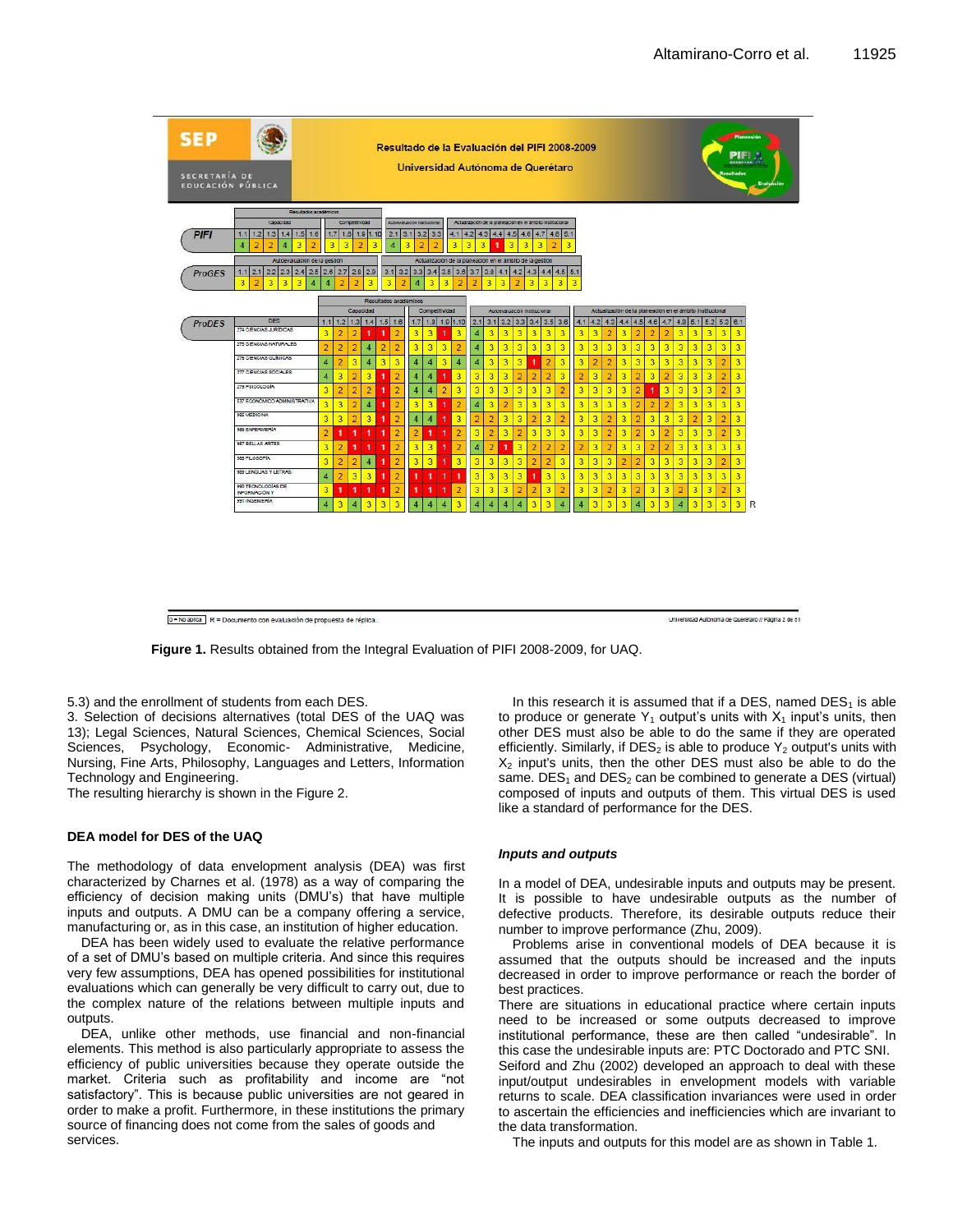

**Figure 2.** Hierarchy of the Model of the DES-UAQ.

#### **Model of DEA**

The model considered herein is that of variable returns to scale with undesirable inputs. In order to increase the institutional efficiency two inputs were increased (PTC Doctorado and PTC SNI) and these were not to be reduced.

#### *Variable returns to scale oriented to input model*

$$
\min \theta - \varepsilon \bigg( \sum_{i=1}^{m} s_i^{-} + \sum_{r=1}^{s} s_r^{+} \bigg)
$$

Subject to

$$
\sum_{j=1}^{n} \lambda_{j} \overline{x}_{ij} + s_{i}^{-} = \theta \overline{x}_{i0} \quad i = 1, 2, ..., m;
$$
  

$$
\sum_{j=1}^{n} \lambda_{j} \overline{y}_{ij} - s_{r}^{+} = \overline{y}_{r0} \qquad r = 1, 2, ..., s;
$$
  

$$
\sum_{j=1}^{n} \lambda_{j} = 1
$$
  

$$
\lambda_{j} \ge 0 \qquad j = 1, 2, ..., n
$$

Denoting with  $x_{ij}^j$  as the inputs to be increased and  $x_{ij}^D$  as the inputs to be decreased, in order to improve performance of a DMU. *xij <sup>I</sup>*was

multiplied by -1 and then an appropriate  $u_i$  was found to obtain  $x|_i$  $= -x_{ij}^{\prime} + u_i > 0$ 

The following model is based on the previous one, using the aforementioned transformation.

*Variable returns to scale oriented to input model with undesirable inputs*

 $\min \tau$ 

Subject to:

$$
\sum_{j=1}^{n} \lambda_j x_{ij}^D \le \tau x_{i0}^D
$$
  

$$
\sum_{j=1}^{n} \lambda_j \overline{x_{ij}} \le \tau \overline{x_{0i}}
$$
  

$$
\sum_{j=1}^{n} \lambda_j y_{ij} \ge y_{r0}
$$
  

$$
\sum_{j=1}^{n} \lambda_j = 1
$$
  

$$
\lambda_j \ge 0 \qquad j = 1, ..., n
$$

### **RESULTS AND DISCUSSION**

## **Computational results of AHP**

The ExpertChoice<sup>TM</sup>(2004) software was used to record the calculations. The results obtained are shown in Figures 3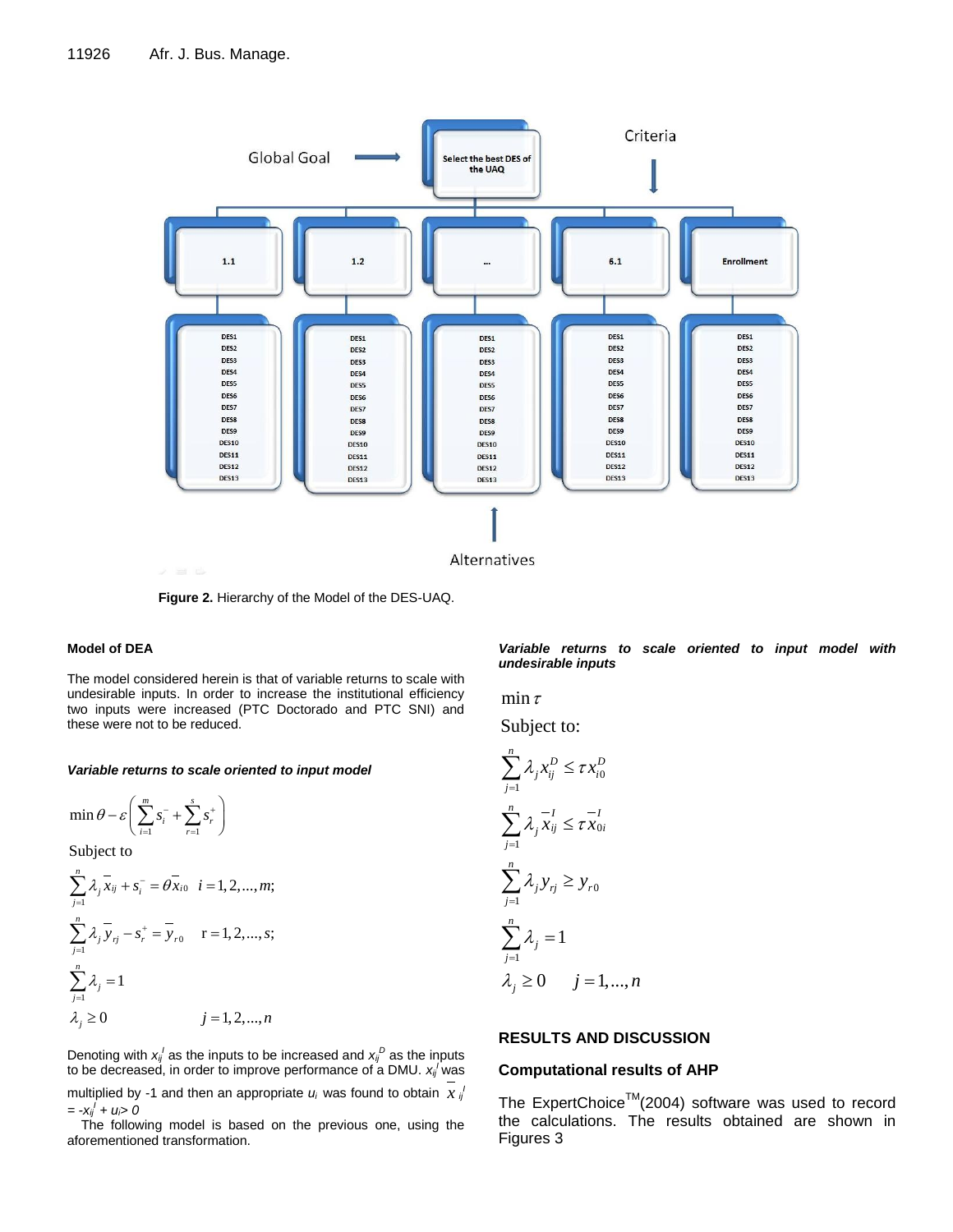**Table 1.** Inputs and outputs for DEA.

| Inputs (Number of) | <b>Outputs (Number of)</b> |
|--------------------|----------------------------|
| PTC Doctorado      | Graduate Studies in PNPC   |
| PTC SNI            | CА                         |
|                    | РF                         |

**PTC Doctorado:** Full time professors with a Doctoral Degree.

 $\overline{\phantom{a}}$ 

**PTC SNI:** Full time professors that belong to the SistemaNacional de Investigadores (SNI<sup>2</sup>) - National System of Researchers.

PNPC: ProgramaNacional de Posgrados de Calidad (PNPC) - National Program of Graduate Studies of Quality, which is jointly administered by the Secretaría de EducaciónPública through the Subsecretaría de Educación Superior and ConsejoNacional de Ciencia y Tecnología (CONACYT) – National Council of Science and Technology. The program has established that its mission is "*to promote the continuous improvement and the quality assurance of the national graduate studies, which offers support to increase (in) scientific capacity, technological, social, humanities, and innovation of the country".*

A postgraduate program which pertains to PNPC means that it is recognized by academic community and society in regards to its quality; this recognition is the result of evaluation and monitoring processes conducted by a committee of researchers nominated by CONACYT. The aim of PNPC is to guarantee the quality of higher education institutions in Mexico.

CA: CuerpoAcadémico (CA) – Academic Body is a set of professors/researchers who share one or more common lines of study, whose objectives are intended for the generation and/or application of new knowledge. In addition, because of the high degree of specialization that is reached in participating in the research and teaching, they provide a high quality of education. The academic bodies support academic institutional functions and integrate part of the system of higher education within the country.

**PE Acreditados:** ProgramasEducativosAcreditados (PE) – Accredited Educational Programs: These are educational programs where academic bodies composed of professors within the institutions of higher education throughout the country, evaluate and certify the functions and the academic programs that are taught. They then delivered to the managers of these institutions, recommendations regarding improvement, which are contained in evaluation reports.



**Figure 3.** Comparative results obtained from each of the DES with regard to the 26 criteria, in addition to its relative position with regard to the overall goal of selecting the best DES.

 $^2$  The SNI was created by Presidential Agreement published in the Official Journal of the Federation on July 26, 1984, to recognize the work of the professors dedicated to producing scientific knowledge and technology.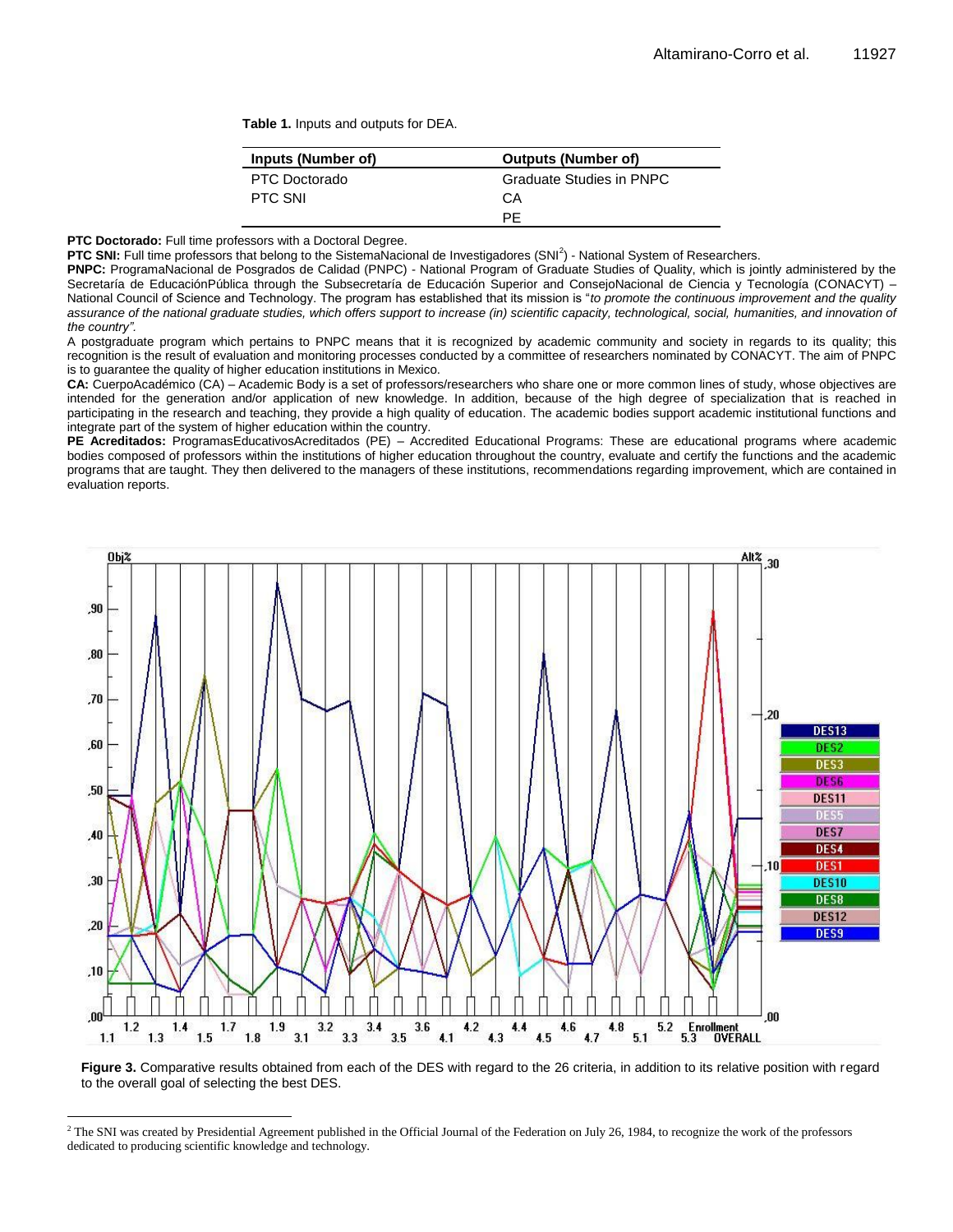

**Figure 4.** Relative position of the DES of the UAQ with respect to the overall goal of selecting the best DES.



**Figure 5.** DES-UAQ efficiency.

and 4. The  $13<sup>th</sup>$  DES had the best results and the  $9<sup>th</sup>$  DES had the worst.

## **Computational results of DEA**

The thirteen DES that exist in UAQ with their respective values of inputs and outputs are presented in Figure 7. For this research, DEA Frontier™ software was used, which is a complement to Excel as developed by Joe Zhu (Figure 5).

#### **Analysis of the models**

As presented in Figure 6, when comparing the two methods, the first three DES and the last three, have

similar rankings which are understandable because within the first three, its academic positioning is highly consolidated. There are 10 graduate programs featured at UAQ which are part of PNPC. Of these, 6 are offered in DES 13, 2 belong to DES3 and 2 to DES2. The final three DES have a limited number of PTC with Ph.D. and any program within the PNPC.

The difference in rankings given, for example in DES10, 5º in DEA and 10º in AHP, is that DES 10 has a better position, using DEA, because it is the fifth DES in relation to PTC with Ph.D. and it is the fourth as related to PTC SNI. However, when the analysis is done with all the indicators utilizing AHP, its academic advantage is diminished.

In the case of DEA, the number of full time professors with doctorate degrees and SNI, make substantial contributions to increasing the academic competitiveness.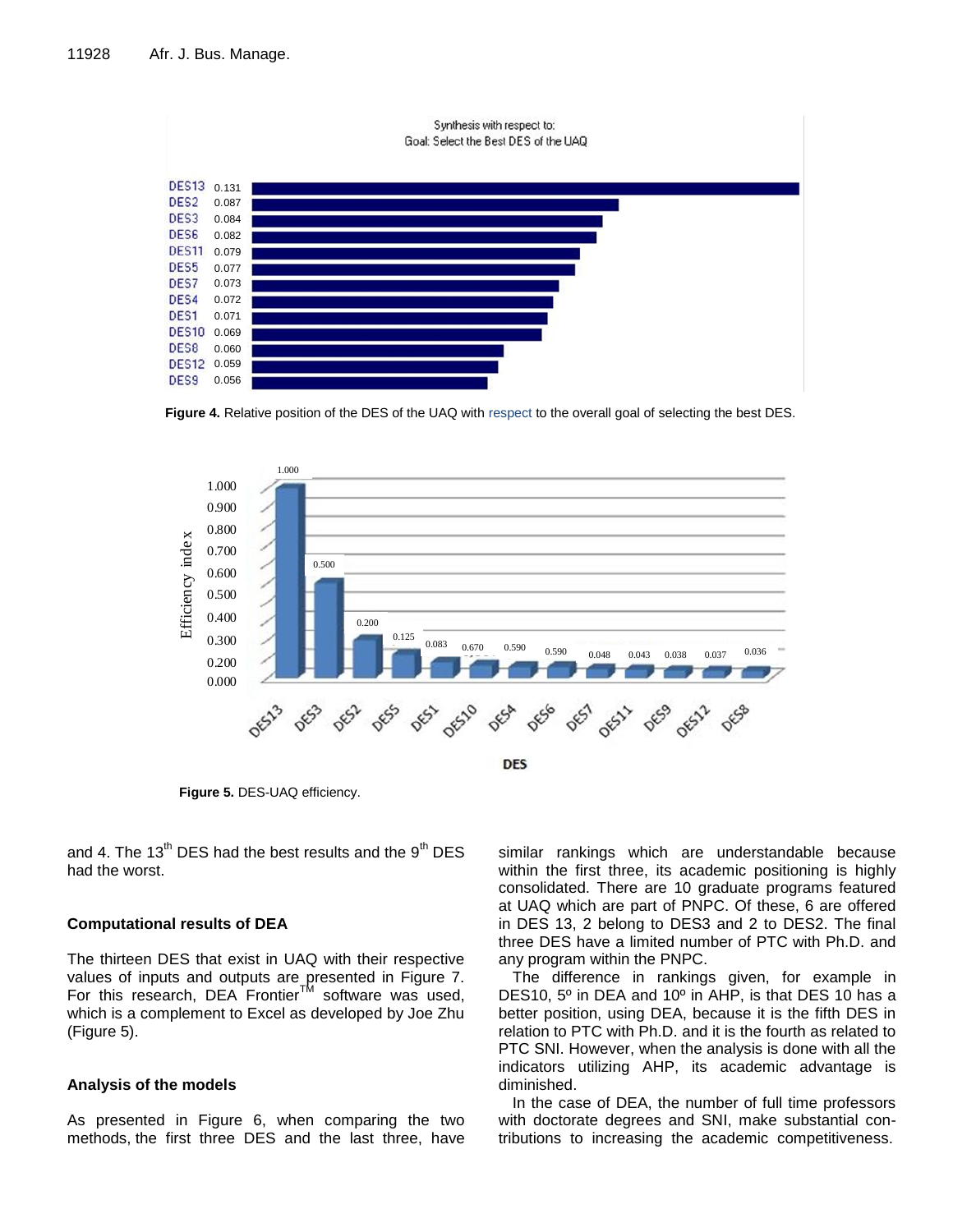

**Figure 6.** Ranking of DES-UAQ using DEA and AHP.

|                | $\mathsf{A}$     | B             | C              | D | E             | F              | G              |
|----------------|------------------|---------------|----------------|---|---------------|----------------|----------------|
| $\mathbf{1}$   | <b>DES</b>       | PTC Doctorado | PTC SNI        |   | PNPC          | CA             | PE Acreditados |
| $\overline{2}$ | DES1             | 12            | $\overline{2}$ |   | 0             | $\mathbf{0}$   |                |
| 3              | DES <sub>2</sub> | 27            | 14             |   | 2             | 4              |                |
| 4              | DES <sub>3</sub> | 30            | 20             |   | $\mathcal{I}$ | 3              | $\overline{2}$ |
| 5              | DES4             | 15            | 10             |   |               | 3              | 0              |
| 6              | DES5             | 20            | 5              |   | O             | 4              |                |
| 7              | DES6             | 15            | 3              |   | 0             | 2              |                |
| 8              | DES7             | 8             | $\mathcal{P}$  |   |               | 1              | э              |
| 9              | DES8             | 4             | $\mathbf{0}$   |   | $\Omega$      | 1              |                |
| 10             | DES9             | 6             | $\Omega$       |   | O             | $\mathbf{1}$   | n              |
|                | 11 DES10         | 17            | 11             |   | 0             | $\overline{2}$ | 0              |
|                | 12 DES11         | 9             | 4              |   | $\Omega$      | $\overline{2}$ | Ω              |
|                | 13 DES12         | 5             | $\overline{2}$ |   | $\Omega$      | $\mathbf{0}$   |                |
| 14             | DES13            | 31            | 37             |   | 6             | 5              | 9              |

**Figure 7.** Inputs (PTC Doctorado, PTC SNI) and outputs (PNPC, CA, PE Acreditados) in Excel.

These factors could be relevant in determining the best DES using DEA instead of utilizing AHP which requires more time to be implemented.

## **Conclusions**

In this research an approach to measure institutional efficiency combining AHP and DEA has been established. The majority of results obtained using AHP correlated with those of DEA and, also reflected a widespread perception about how the performance of a university might be evaluated.

The modeling of AHP and DEA combined, offers decision makers an opportunity to learn more about the educational systems in order to define policies that permit academic authorities to make better decisions in the short and long term.

When planning, and developing programs within the universities it is necessary to generate and analyze the indicators of academic performance, in order to improve academic competitiveness, stimulate educational innovation and strengthen academic ability. The combination of AHP and DEA can be used to facilitate this process.

According to Güemes-Castorena (2008), the allocation of resources in the higher education system in Mexico, correlates to the enrollment, the professors and administrators. However, they are poorly correlated to the SNI and academic efficiency.

If authorities want budget allocations from certain